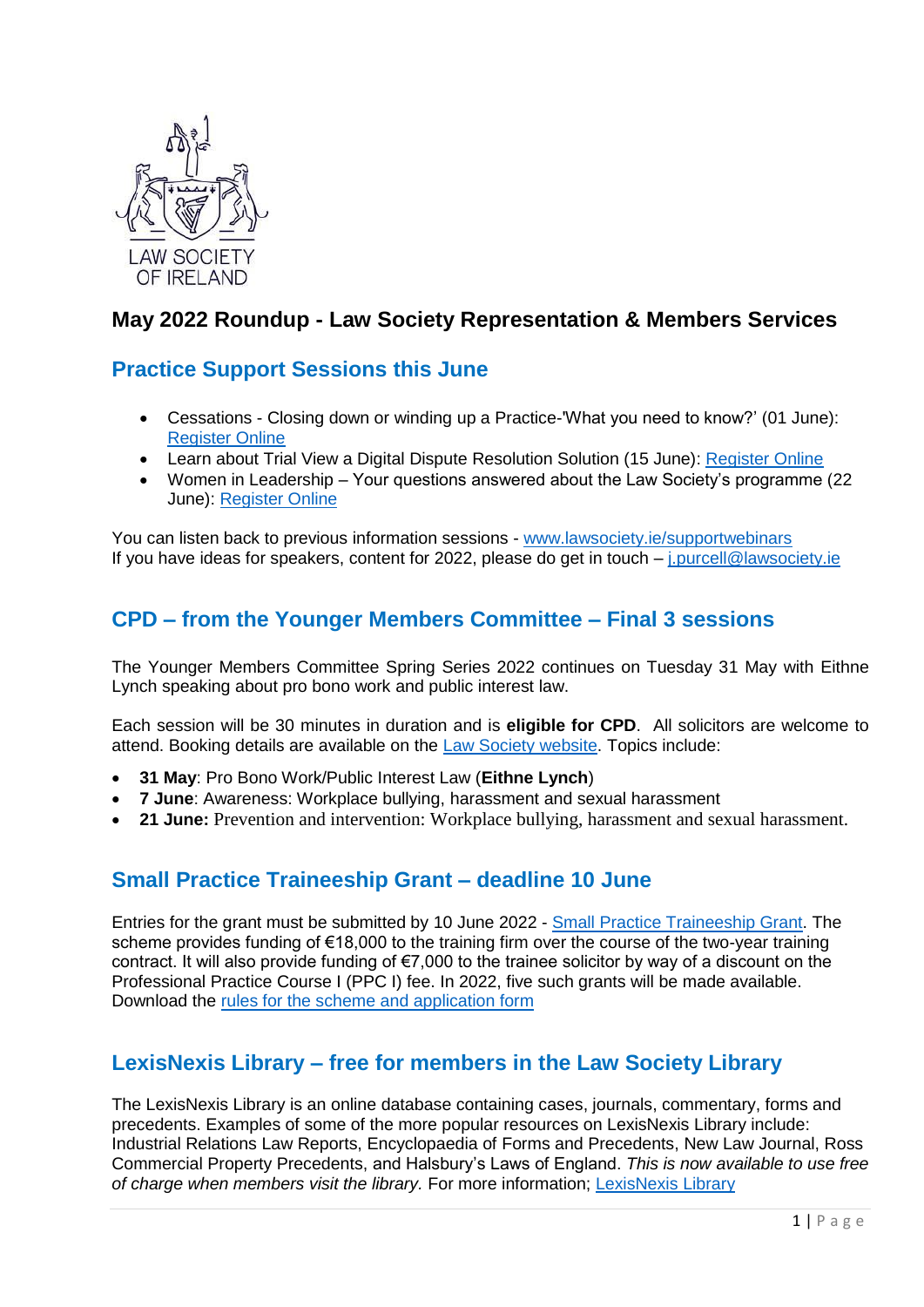### **Law Society Women in Leadership Mentoring Programme – Accepting Applications!**

We have had a great initial response with applications from mentors (both male and female) and we are also accepting applications from all female qualified solicitors who would benefit from being mentored. The deadline for applications is Thursday 30 June 2022 – full details here: [www.lawsociety.ie/womeninleadership.](http://www.lawsociety.ie/womeninleadership) Contact [Shane Farrell](mailto:s.farrell@lawsociety.ie) if you have any additional queries.

#### **MOOC: Employment Law & Remote Working – A Changing Landscape**

The Massive Open Online Course (MOOC), starting on Tuesday 31 May, is free to join and open to all. For more information, Explore the full [programme.](https://mooc2022.lawsociety.ie/pluginfile.php/2/course/section/1/MOOC_TT.pdf?time=1653056474509) There are 7 CPD points available for completing this MOOC. [Course info](https://mooc2022.lawsociety.ie/)

### **Support Update: Ukrainian Solicitors and Legal Professionals**

Working with members from around the country, the Law Society has launched this initiative to provide assistance to Ukrainian lawyers who relocated to Ireland. The Law Society has provided a platform where solicitors' firms can 'advertise' this support on the Law Society's website. Ukrainian solicitors and legal professionals can then reply to take up this offer through the website facility.

You can see an up-to-date listing of firms who have pledged their support to date, [here.](https://www.lawsociety.ie/Solicitors/Representation/ukraine-crisis/play-your-part/support-for-ukranian-lawyers/Firms-offering-support) Firms who would like to join this programme, applications can be processed [here](https://www.lawsociety.ie/Solicitors/Representation/ukraine-crisis/play-your-part/support-for-ukranian-lawyers/Firms-offering-support)

It is important to note that this will not involve employing these lawyers but would allow Ukrainian legal professionals the opportunity and dignity of continuing to work and/or assist their colleagues at home.

For any further information, please contact *[MemberServices@lawsociety.ie](mailto:MemberServices@lawsociety.ie)*

## **'Fused' PPC**

The [new Professional Practice Course \(PPC\)](https://www.lawsociety.ie/News/News/Stories/the-societys-law-school-launches-new-fused-ppc/?filters=&location=&category=&area=#.Yo-No6jMI2w), which commences in September 2022, provides significant logistical and practical advantages to trainees and organisations that may wish to recruit a trainee. If you have any queries about the programme, contact Education Standards Manager Rory O'Boyle: [R.OBoyle@LawSociety.ie](mailto:R.OBoyle@LawSociety.ie) See a recent information session between Justin Purcell and Rory O'Boyle discussing the programme, [here.](https://youtu.be/Qz_MqeLoB30)

Register to attend the new fused PPC information and networking event on 01 June [here.](https://www.lawsociety.ie/News/News/Stories/register-to-attend-new-fused-ppc-event-on-1-june-2022)

#### **Upcoming CPD events in June**

Law Society Skillnet CPD Clusters are back in a venue near you with a range of expert speakers and topics.

- 23 June North West Practice Update 2022. Lough Eske Castle Hotel, Co Donegal.
	- o Speakers and topics include: Anne Stephenson (probate and wills), Margaret Walsh (fair deal scheme), Colette Reid (litigation), Dorothy Collins BL (licensing) and Fergal Mawe (cybercrime).